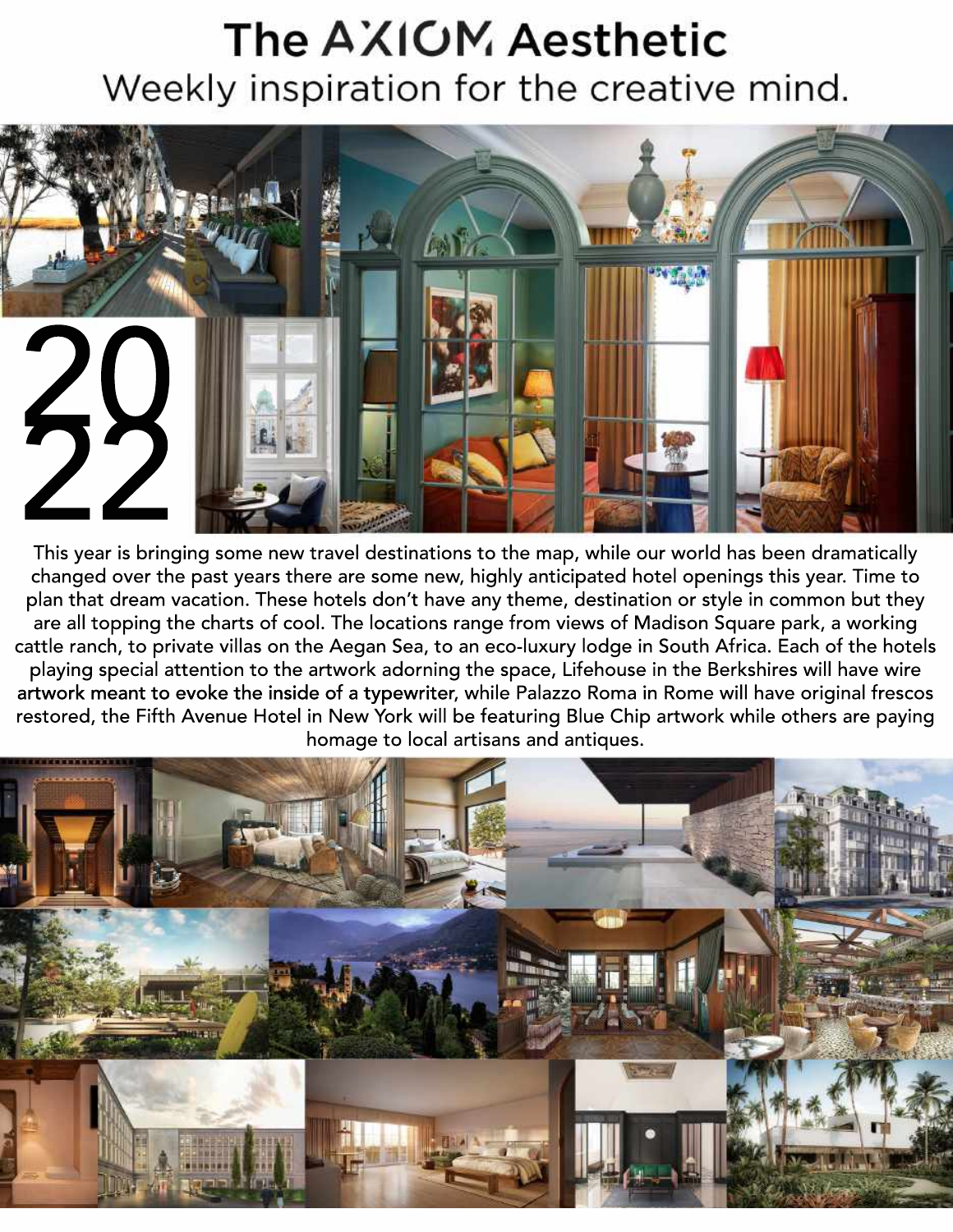**AXIOM** 



Alanna Airitam *"TheQueen"* Archival Pigment Print on Paper  $31.5 \times 48$  inches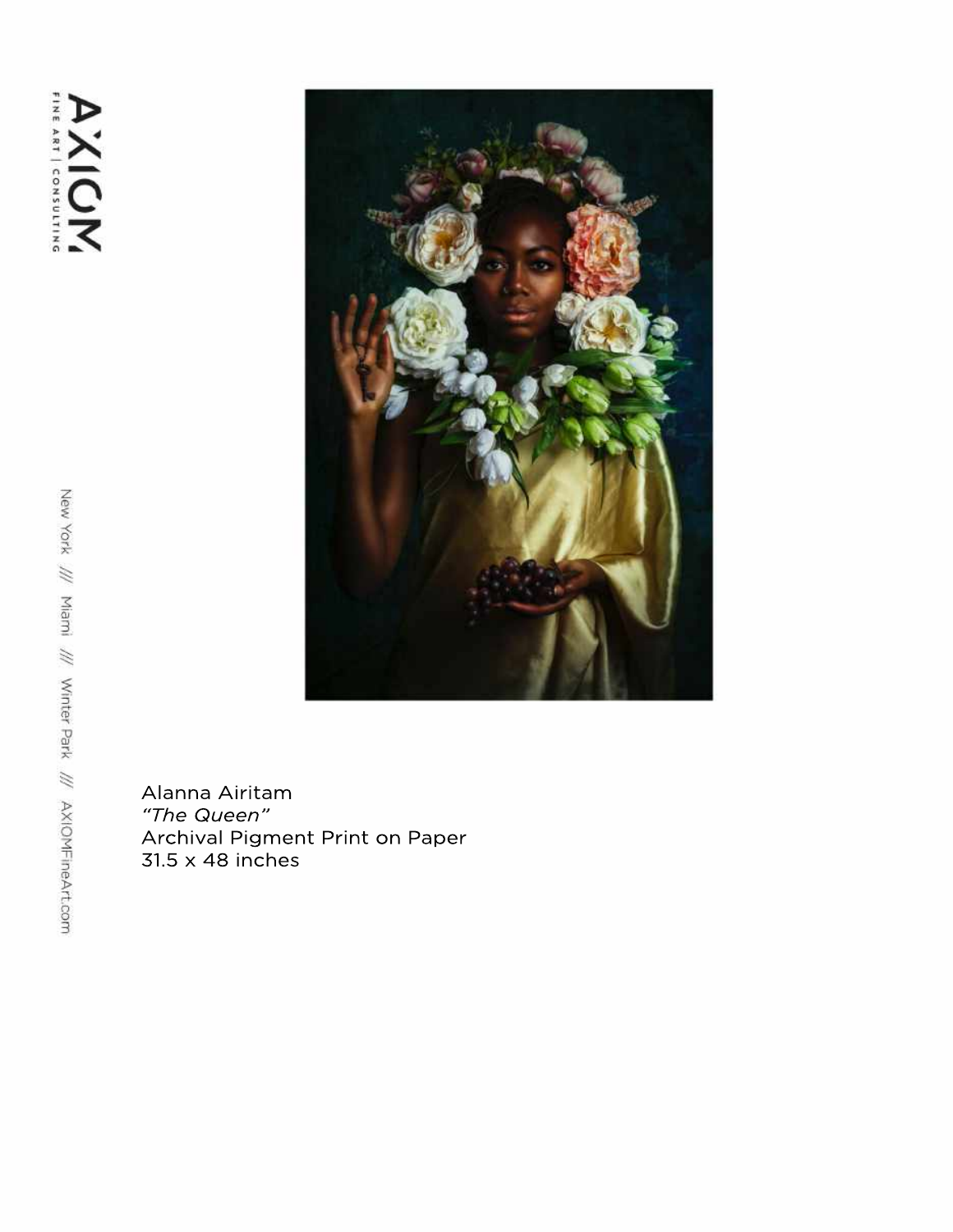



Frank Stella "Palmito Ranch" Litjograph on Arches Paper  $20 \times 16$  inches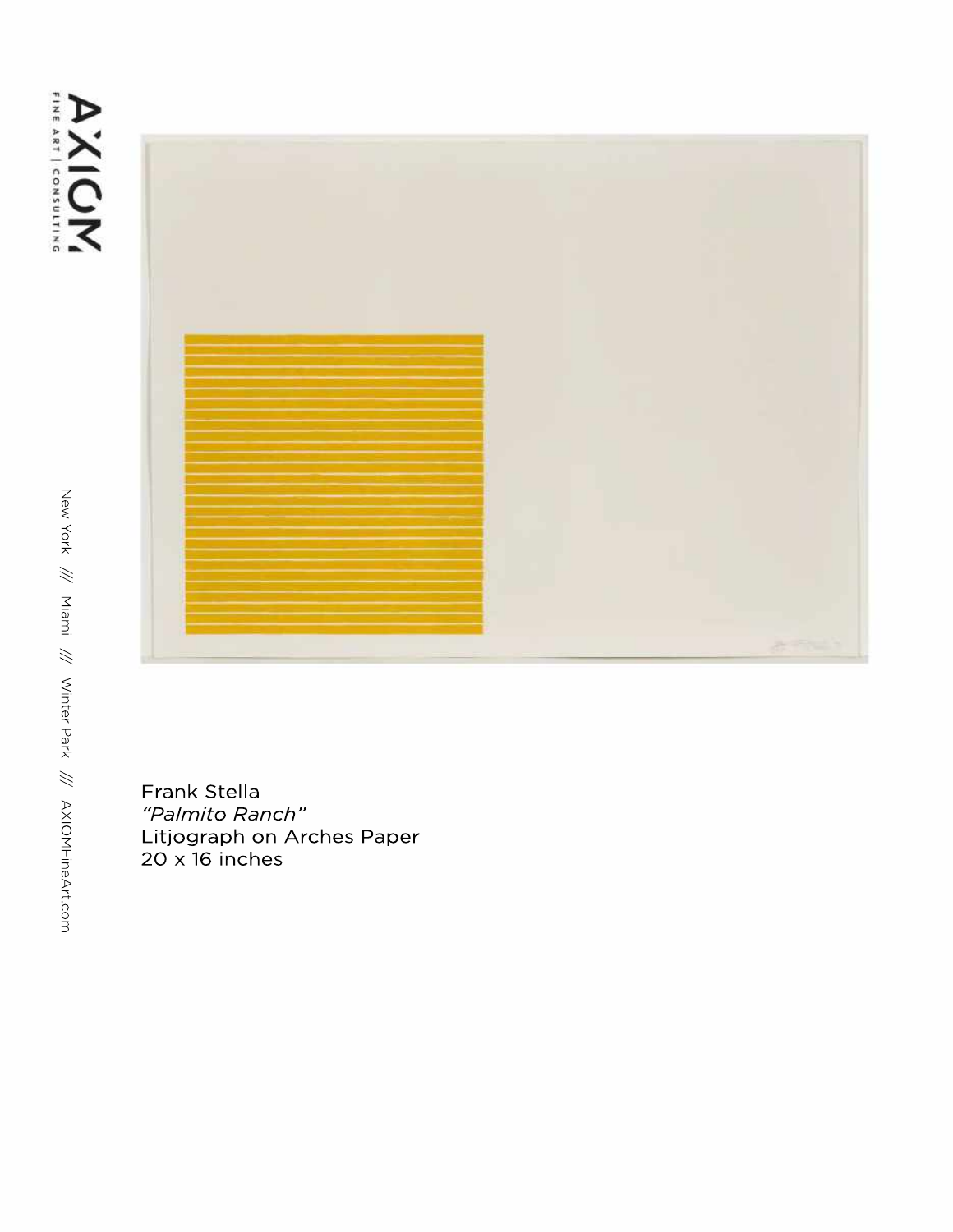

Dorothy Hood *"B in a ki, A th e n s "* Collage on Mat 16 x 20 inches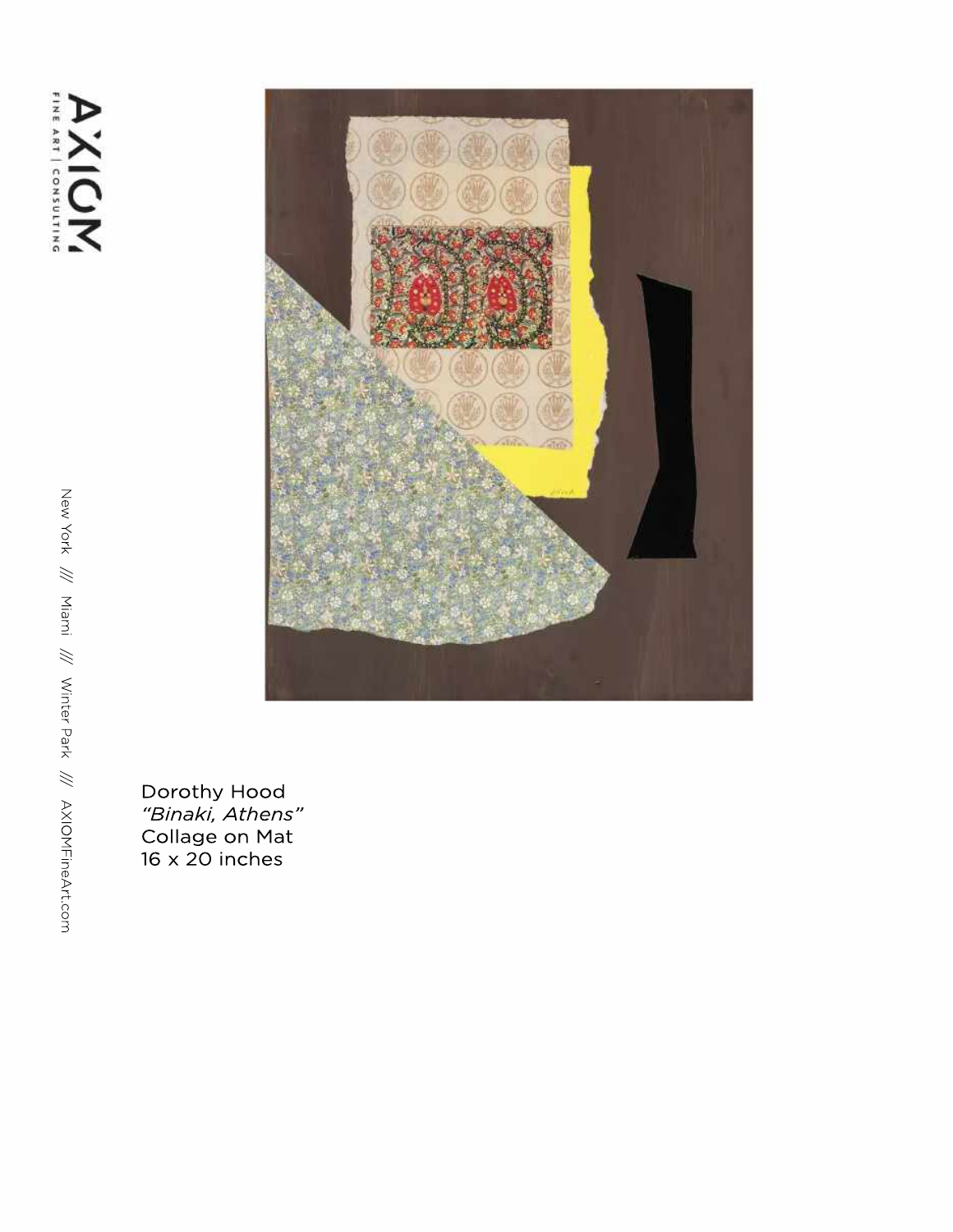

Ciba Karisik *"M e a n d e rin g "* Oil on Canvas 12 x 12 inches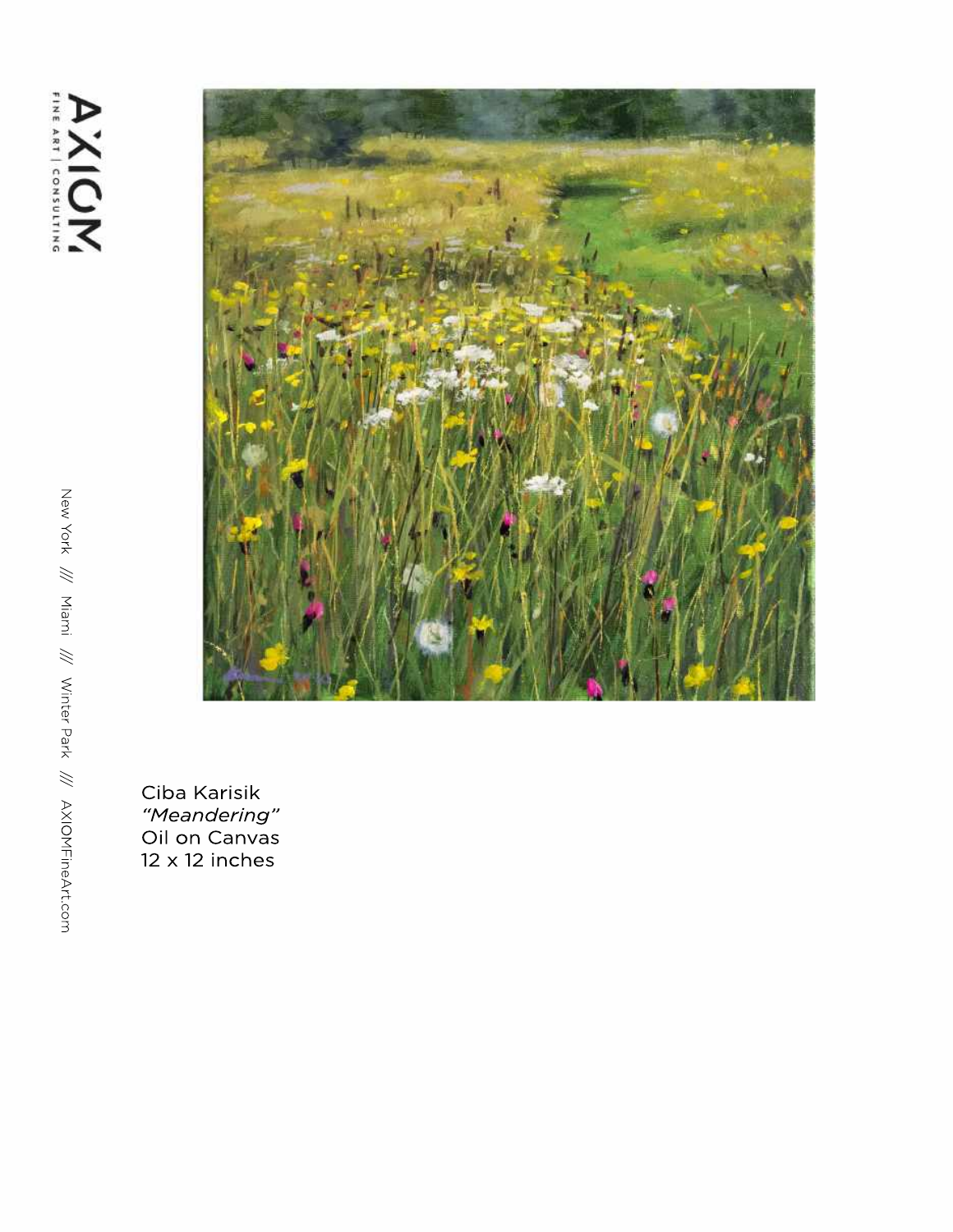

Andrew Roberts-Gray *"Opulent"* Acryclic & Oil on Sandblasted Mirror 106x44inches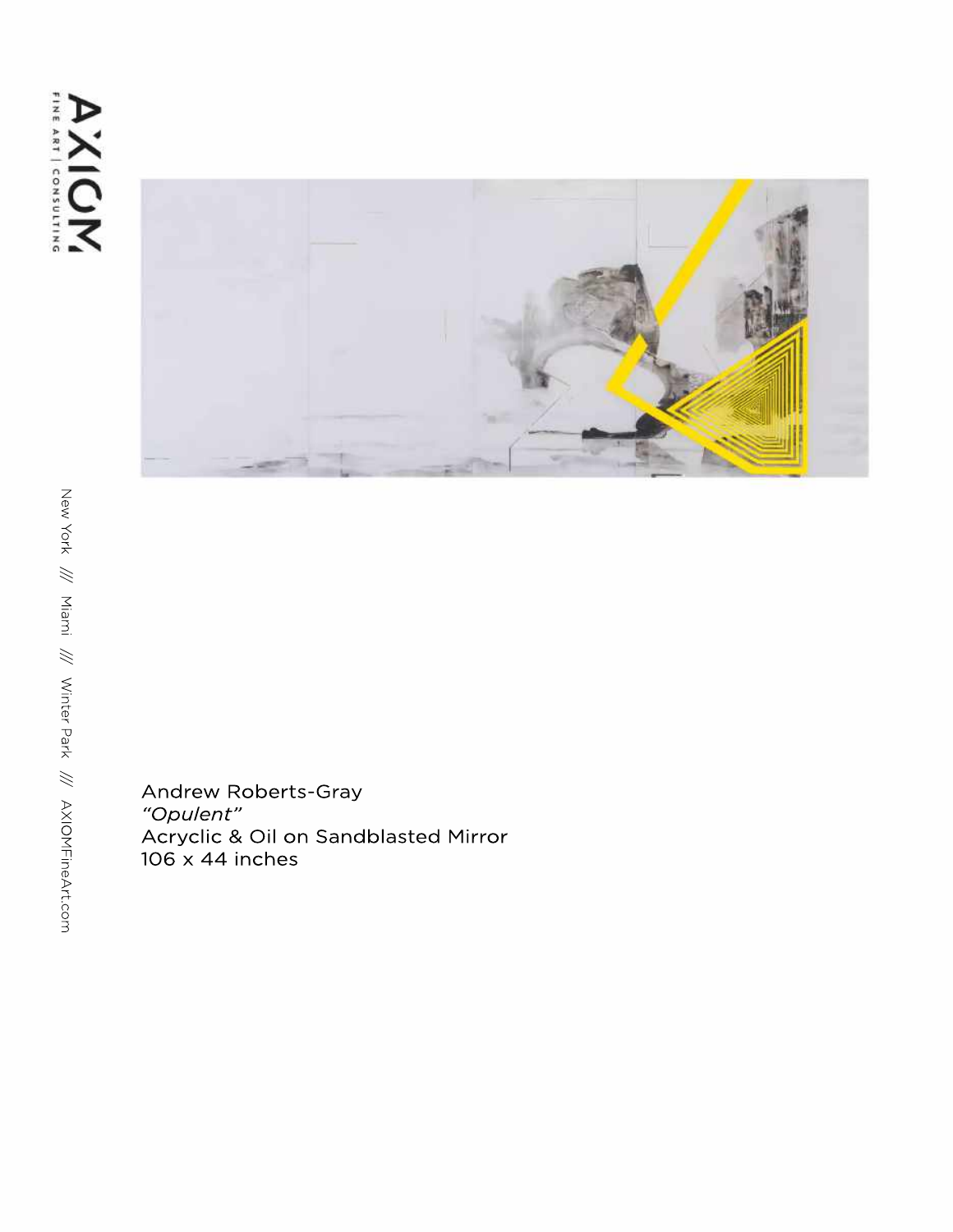AXIOM



Jami Goldman *"L a g u n a S u r f "* Dye Sublimated Print on White Metal 30 x 37.5 inches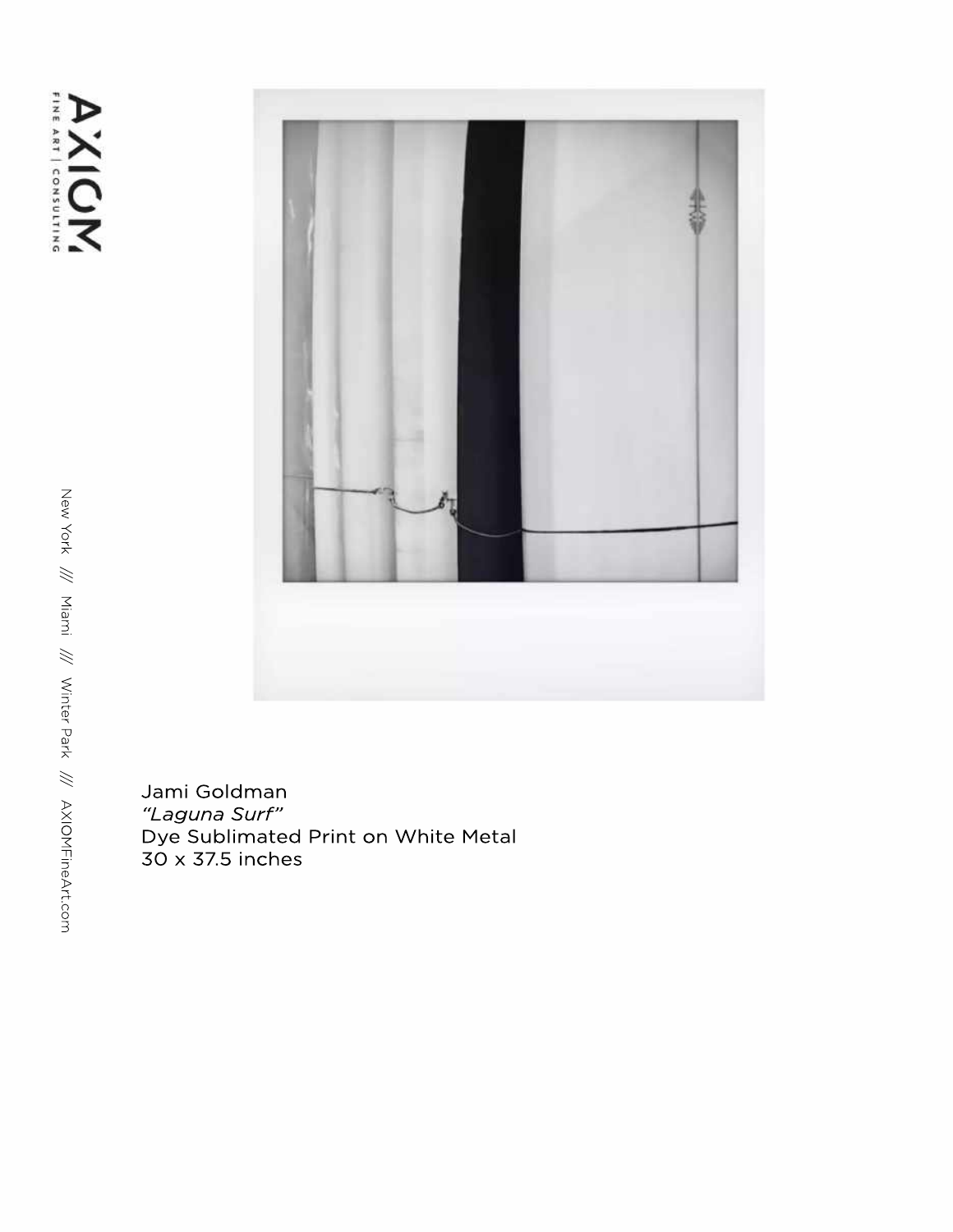

Jessica Brilli *"SupermetallTypewriter"* Acrylic & Oil on Cavnas  $48 \times 60$  inches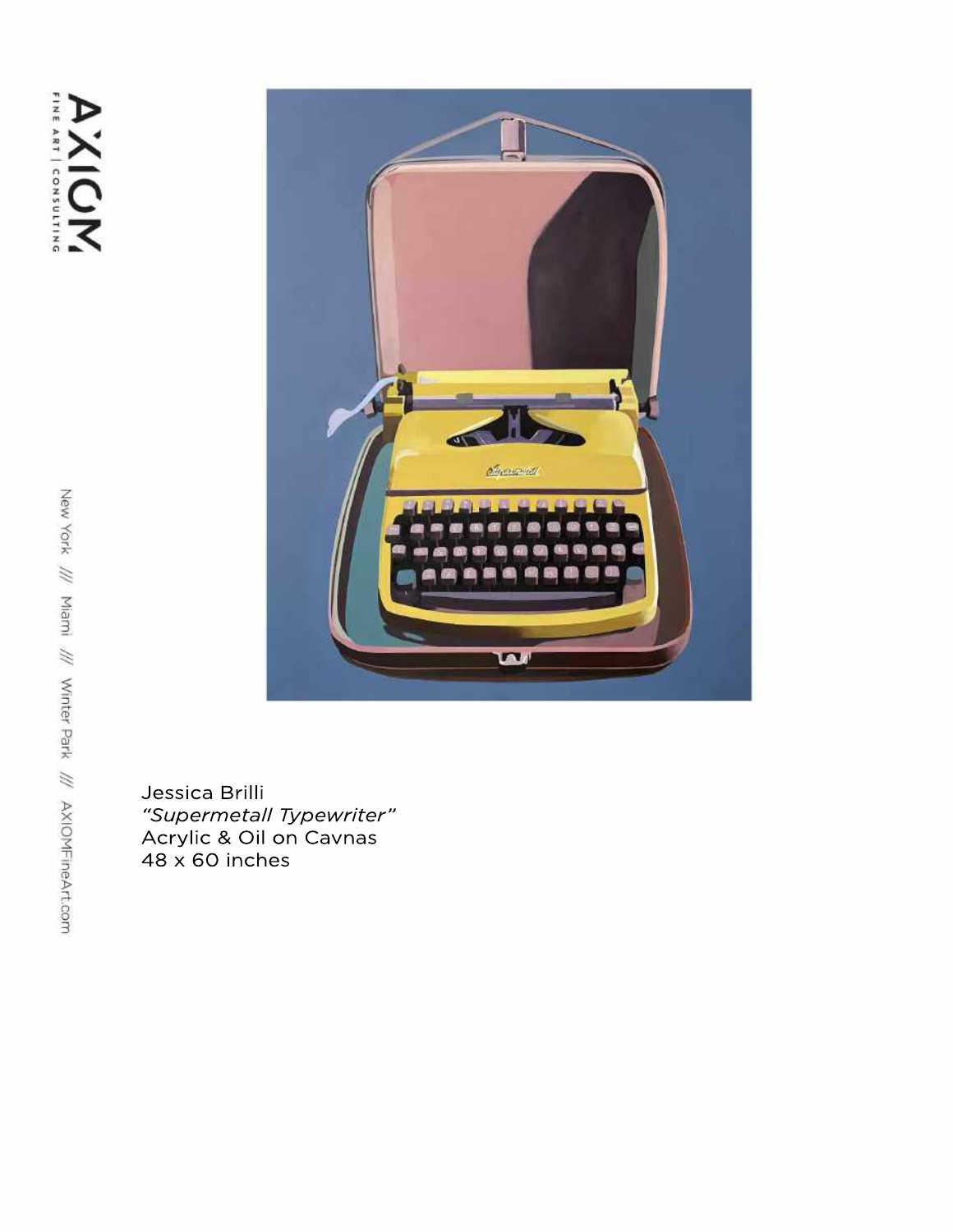

Araquem Alcantara "Trancoso Bahia Brazil" Archival Pigment Print 59.1 x 39.4 inches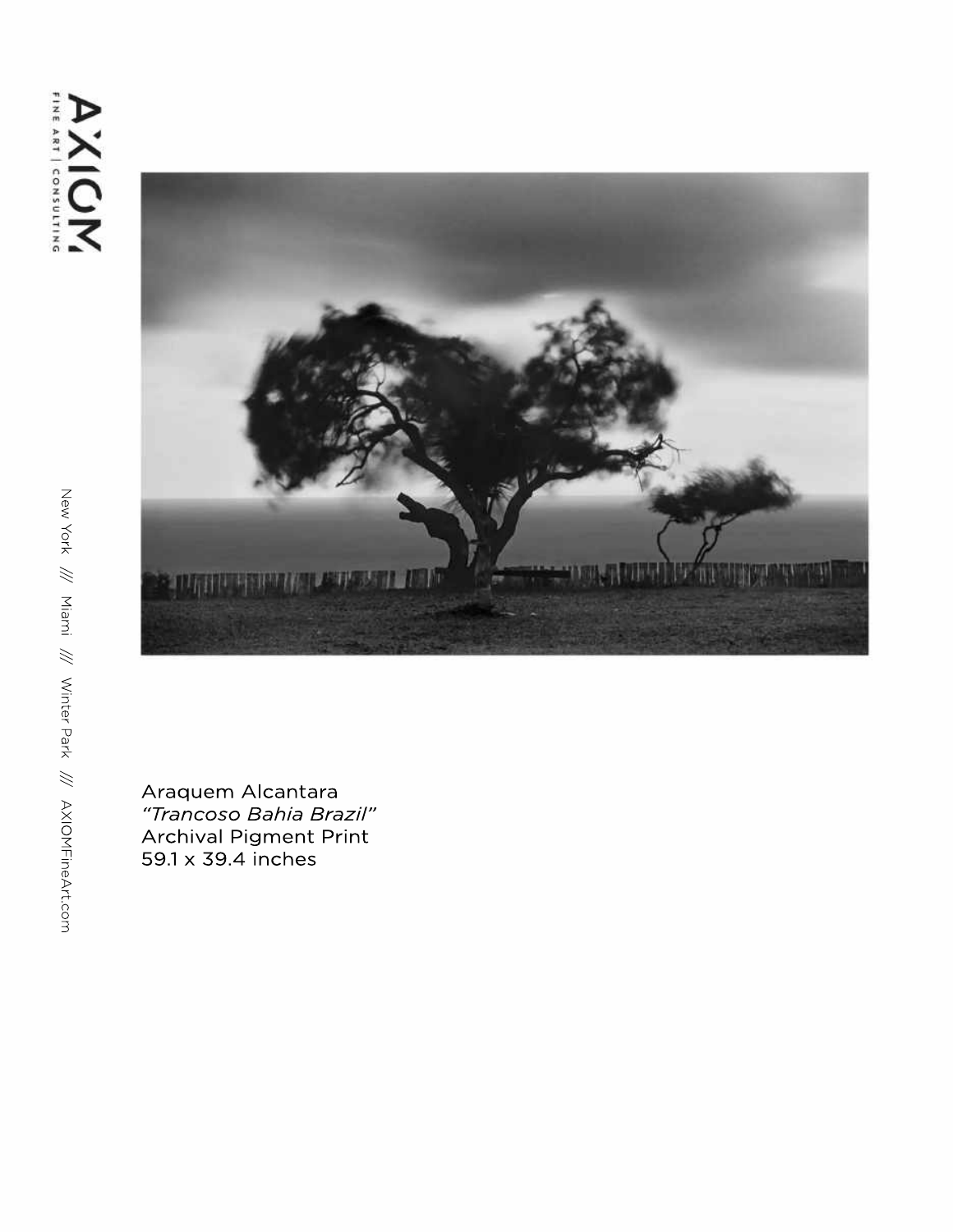

Firouz Farmanfarmaian *"BulgariRomaTakeover"* A3-A4 Sketchbooks, Acrylic, Oil Marker, House Paint & Mixed Media 7.9 x 11.6 inches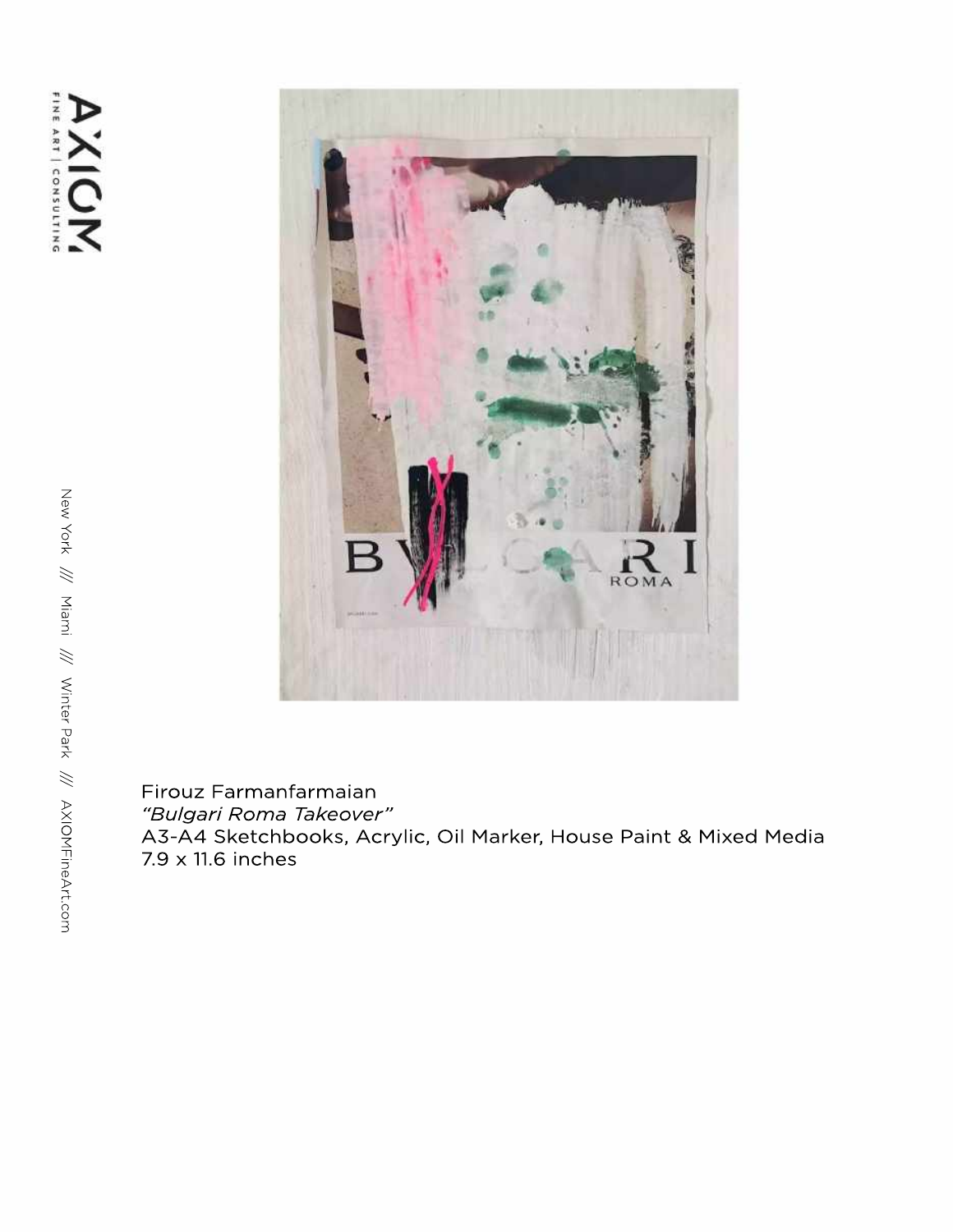

Gregory Block *"S ix th S e n s e "* Oil on Wood 10 x 14 inches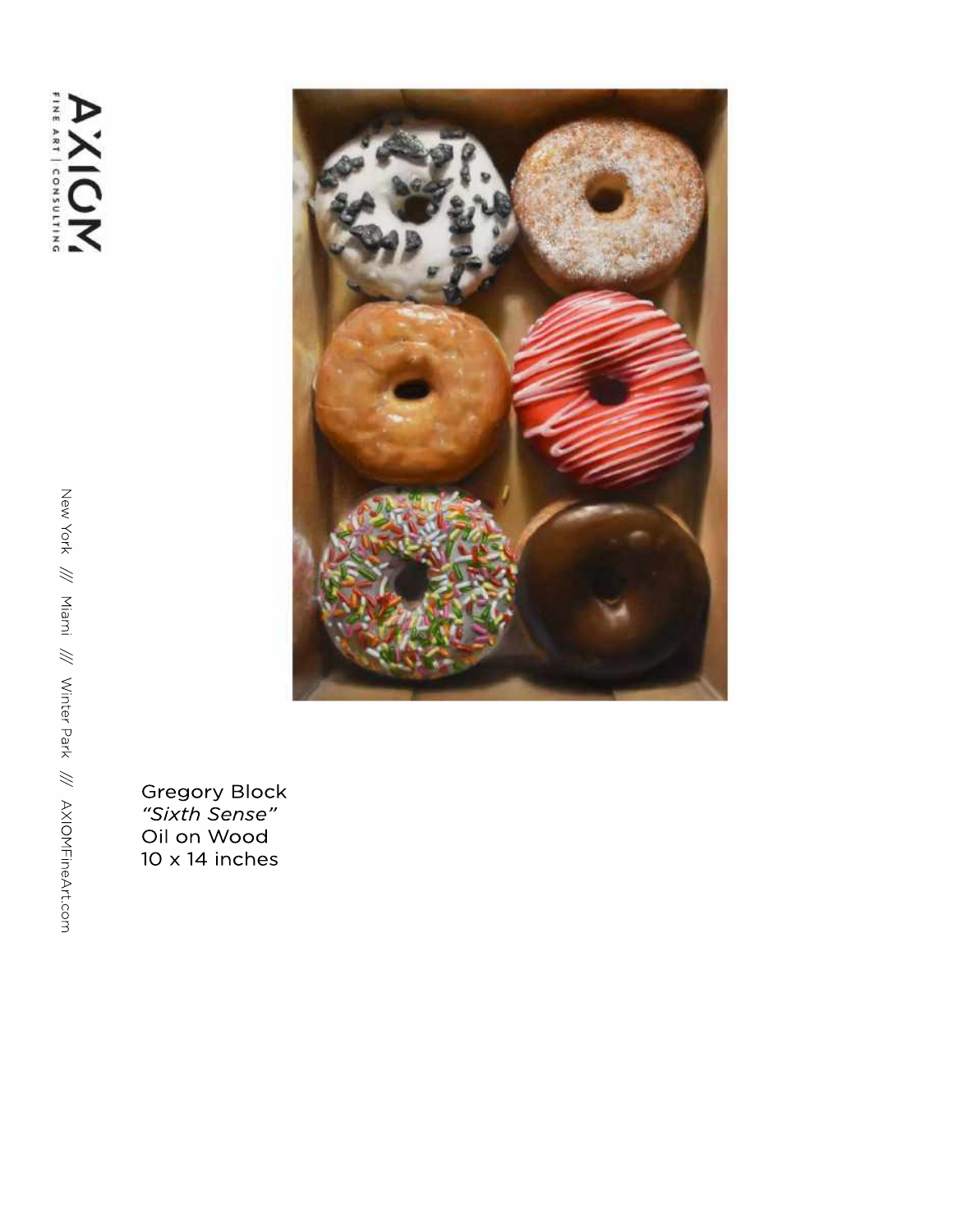

Cindy Press<br>*"Afraid of Change"*<br>Oil on Cavnas  $20 \times 30$  inches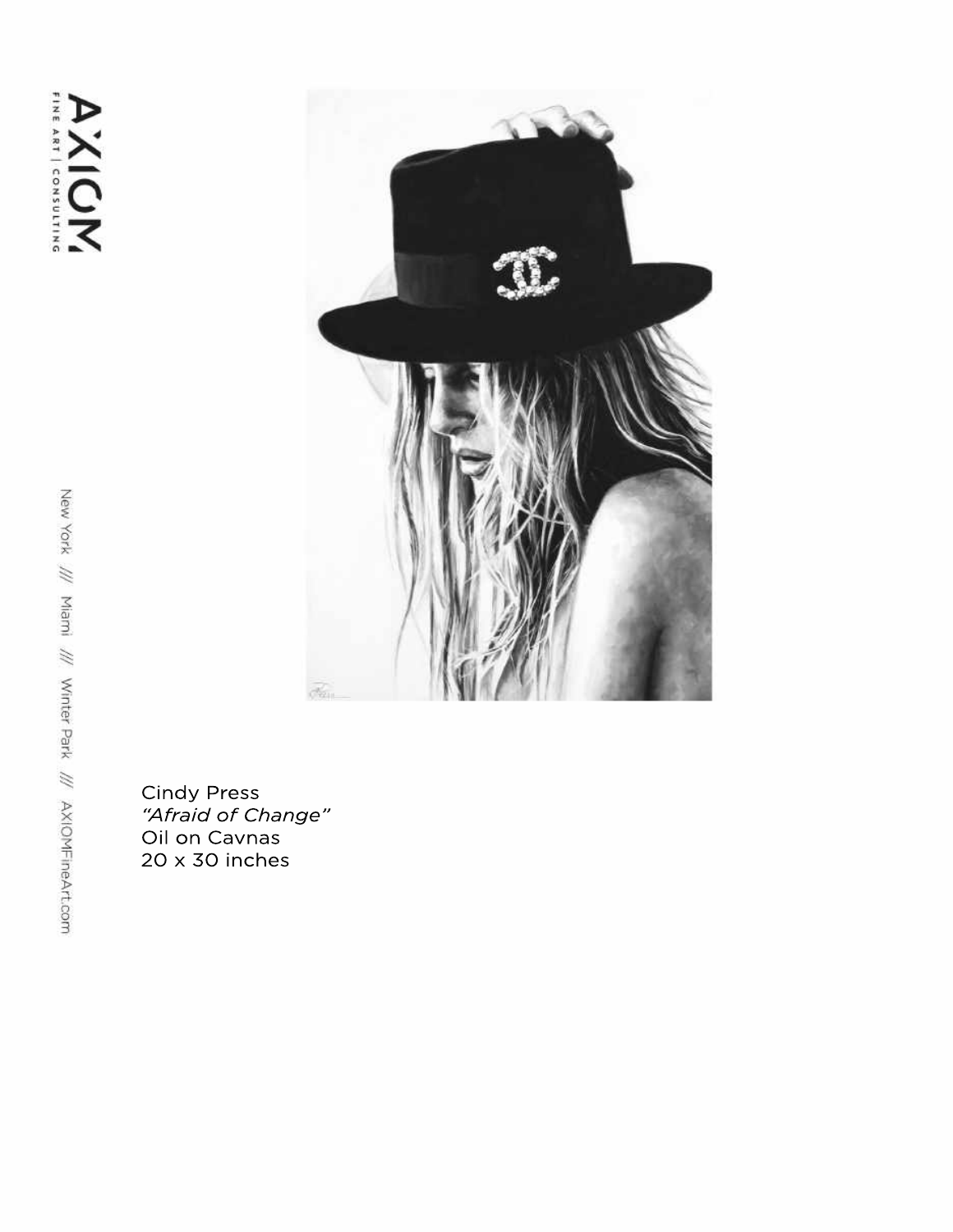

Cecilia Paredes *" Vi e n n a "* Photo Performance Inkjet Print 20 x 30 inches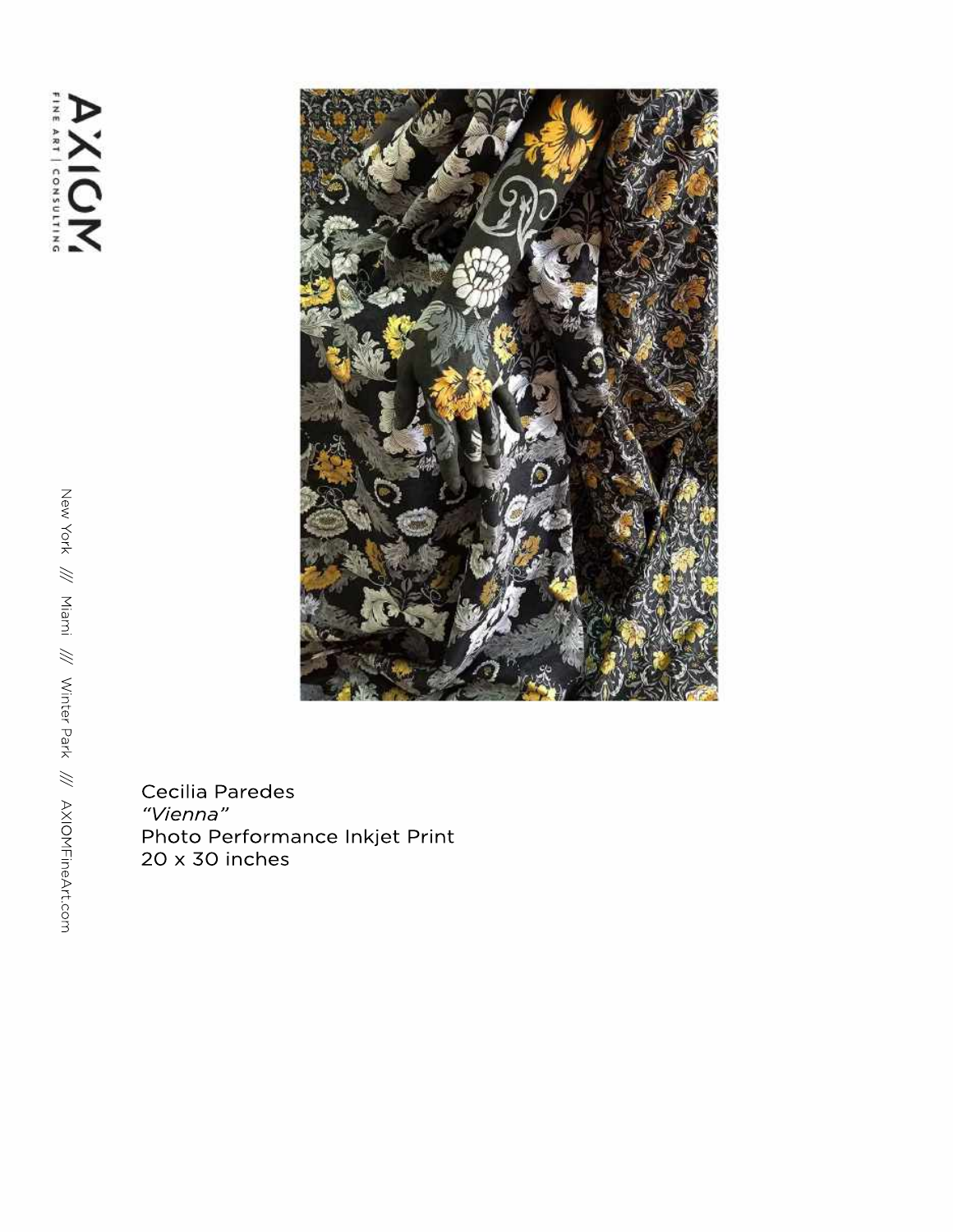



Jao Trevisan "Meus Pensamentos Procurando Fantasmas" Oil and Encaustic on Canvas 18.7 x 17.1 inches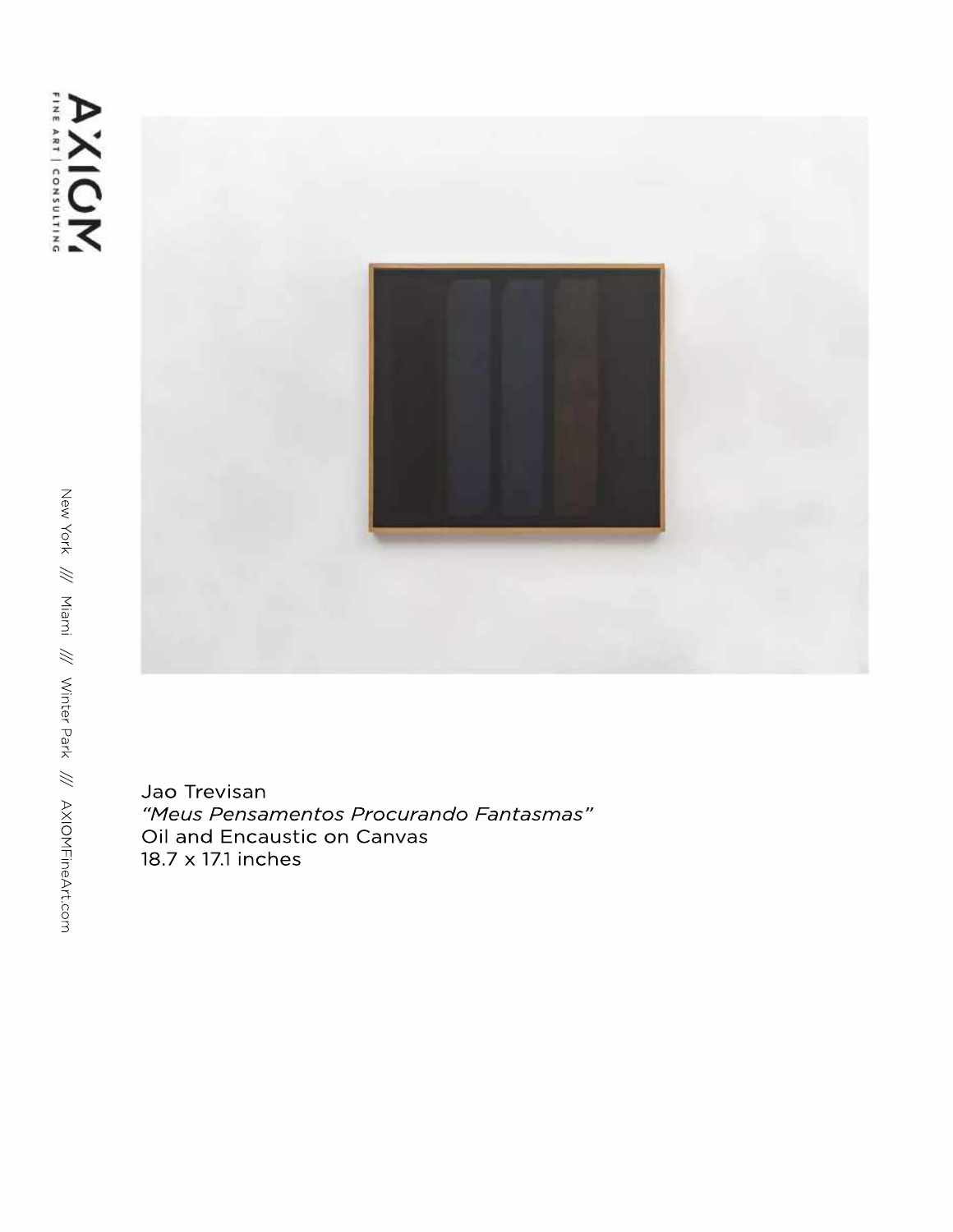

Rob Tucker *"HollywoodHillsPoolsideEvening"* Oil, Oil Pastel & Acrylic on Linen 55.1x63inches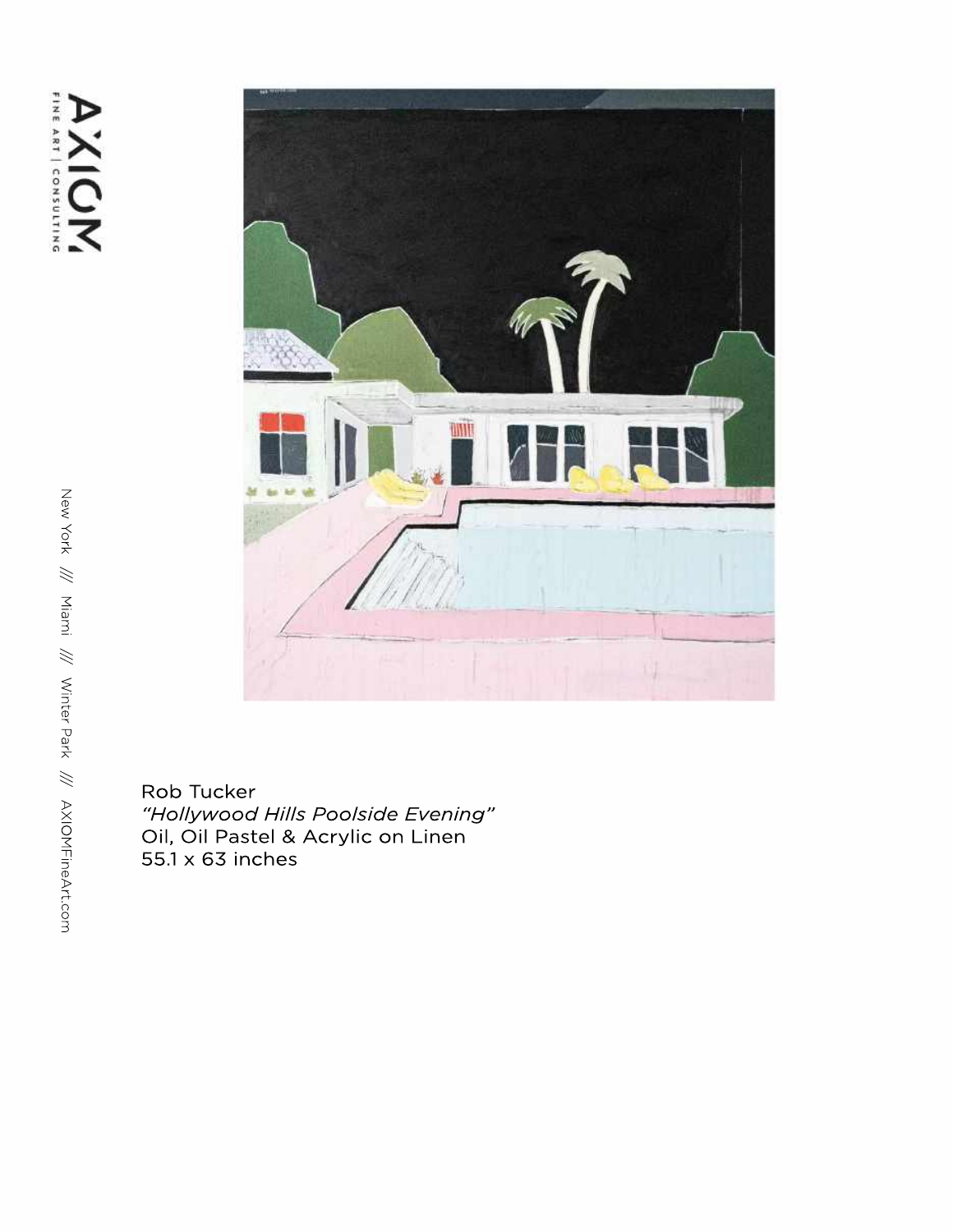

Stuart McCall *"B a l c o ny X "* Archival Pigment Print 20 x 30 inches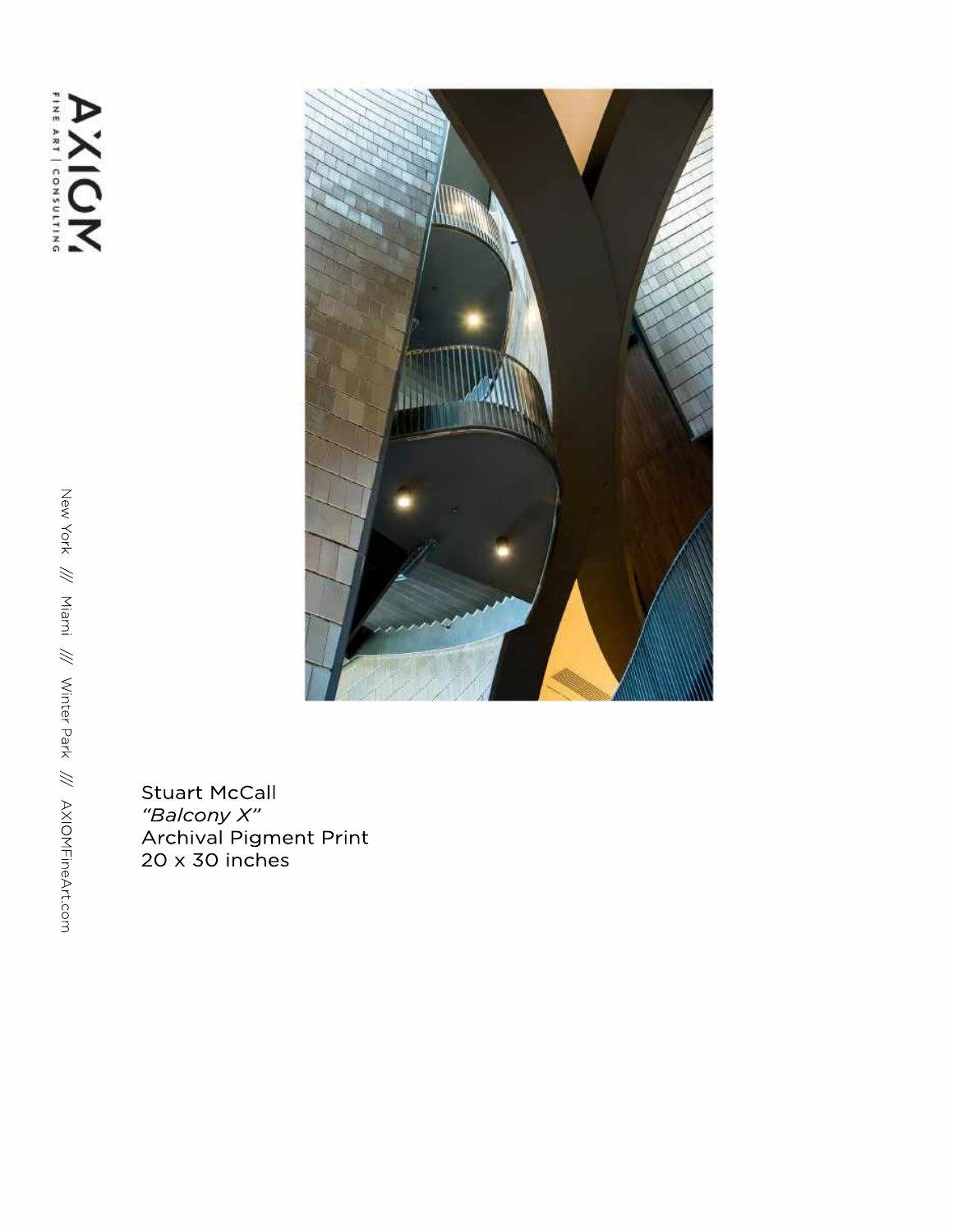

Robby Muller *"L a Pa lm a "* Polaroid 600 Inkjet-Print Fine Art on Cardboard 13.4 x 16.1 inches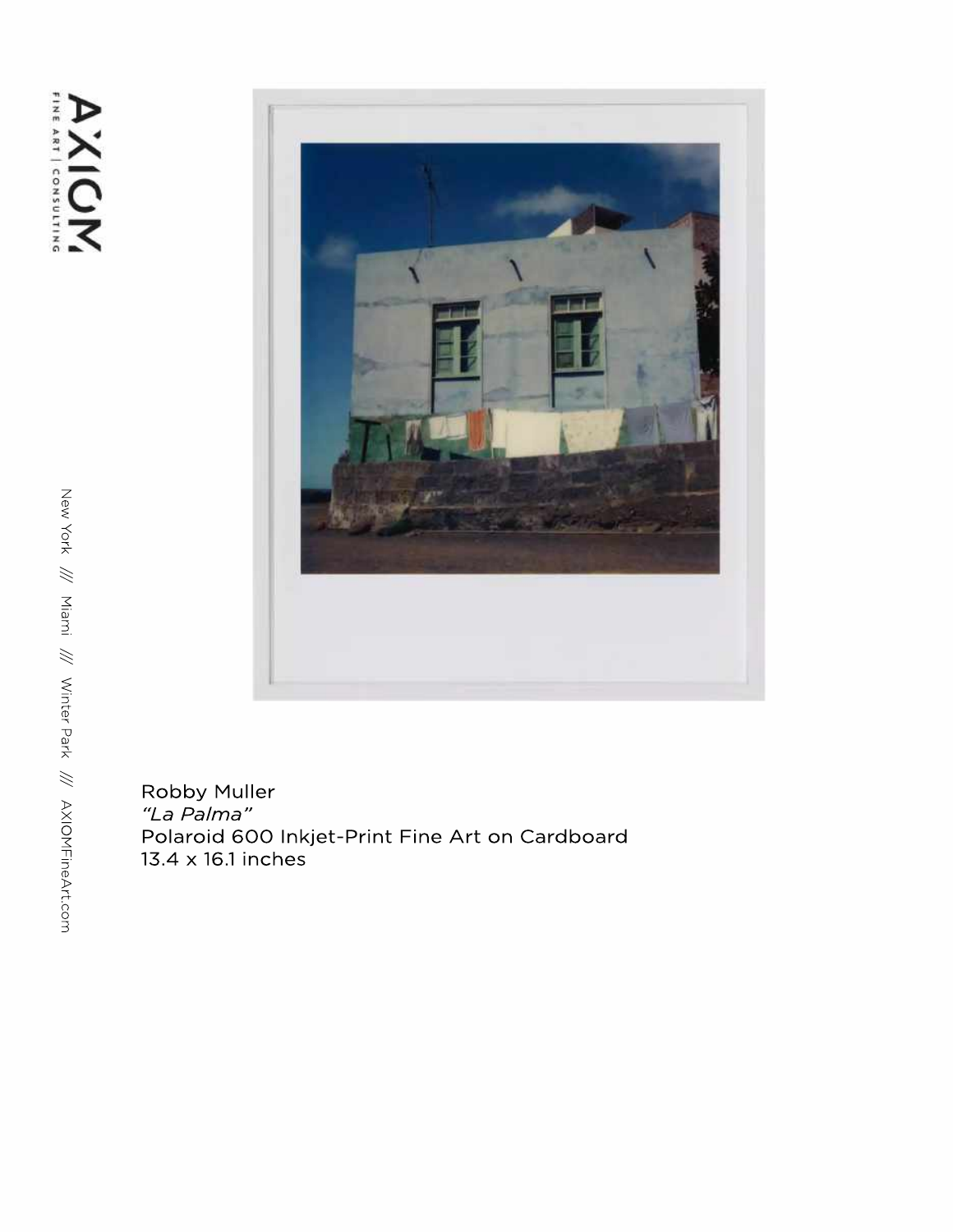

**RODA** "Puerta Del Sol II" Corten Steel 37.4 x 17.7 x 86.6 inches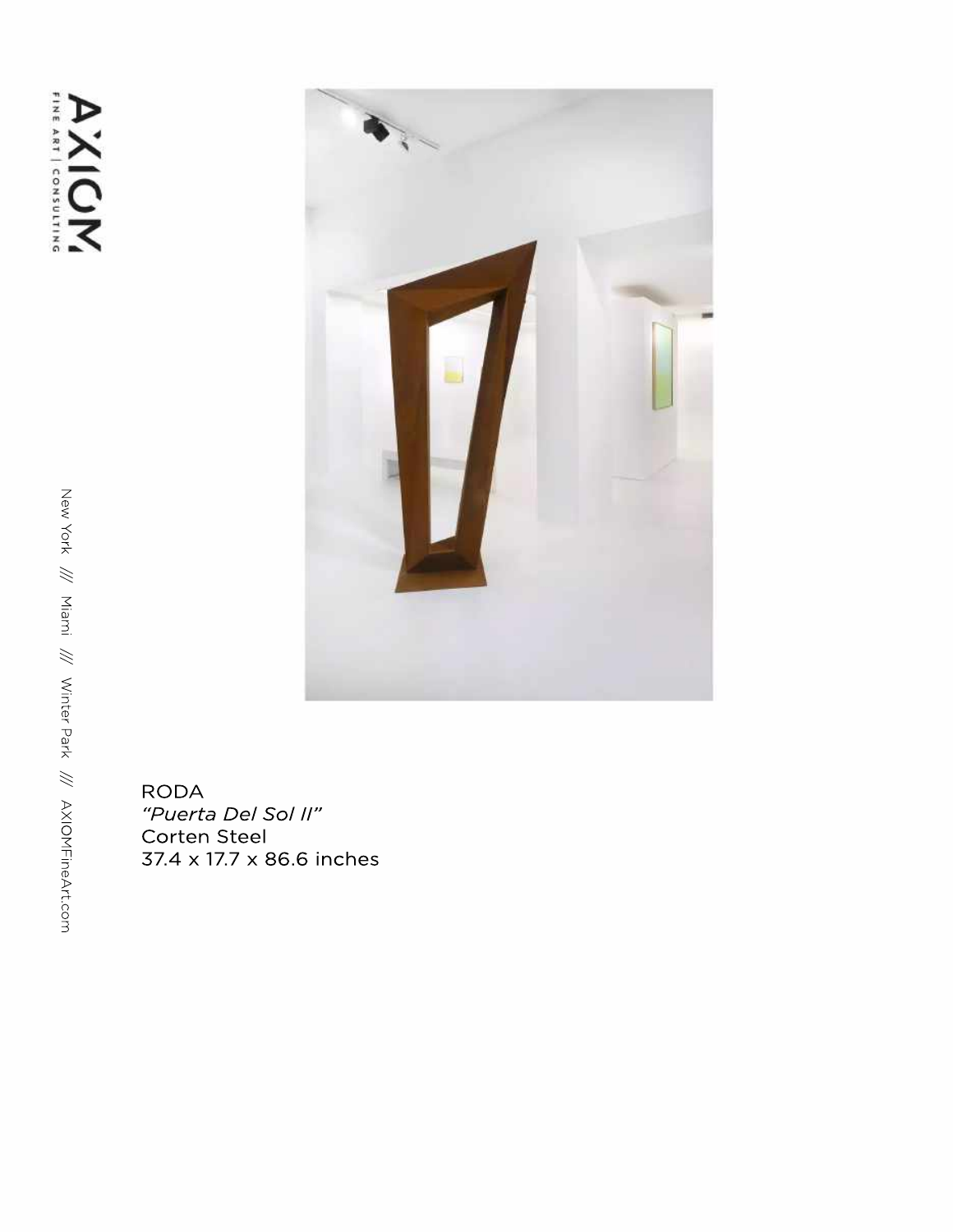



Stan Brodsky "Near Taos" Oil on Canvas 18 x 14 inches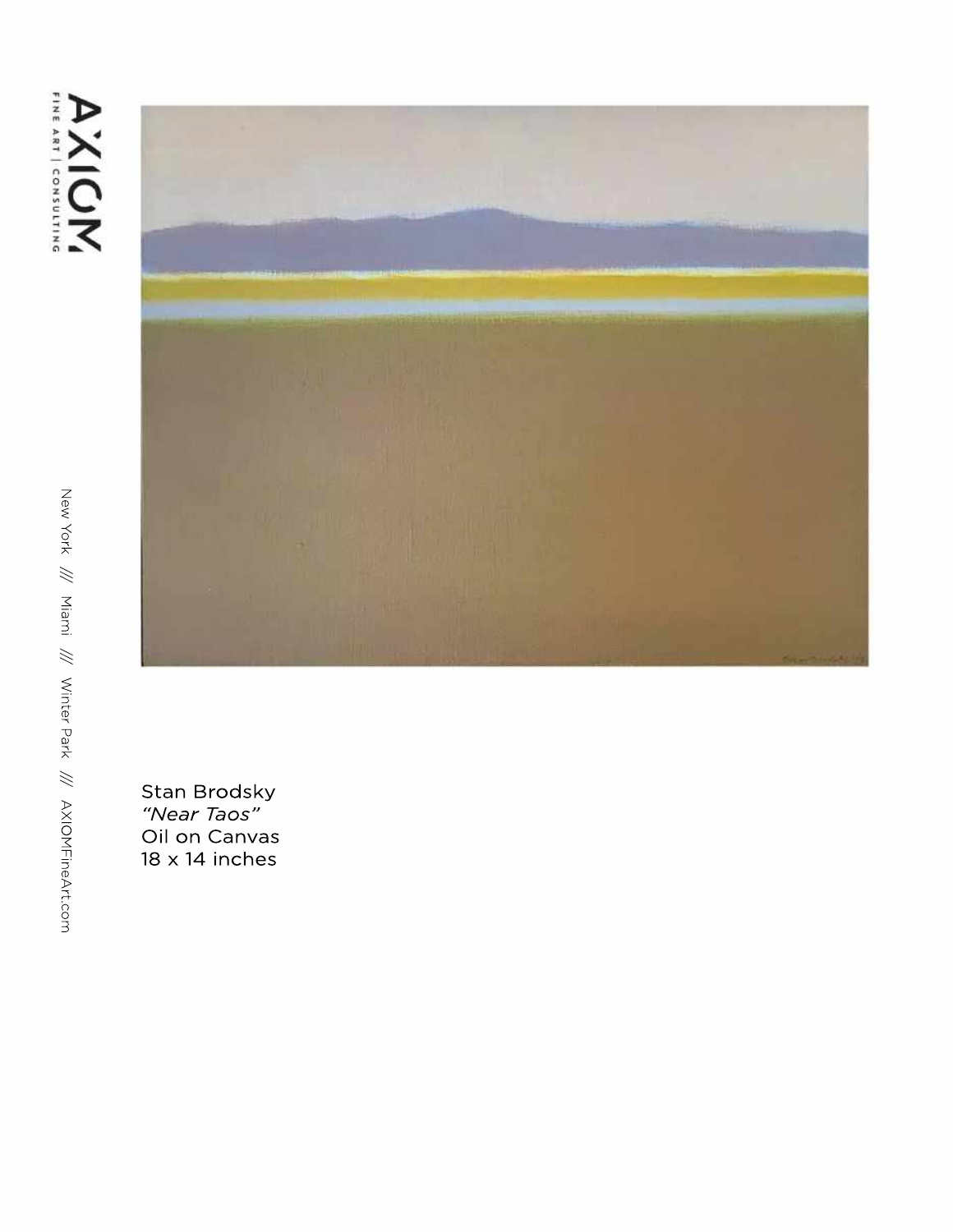

David Drebin *"LakeComoLights"* C-Print 96 x 40 inches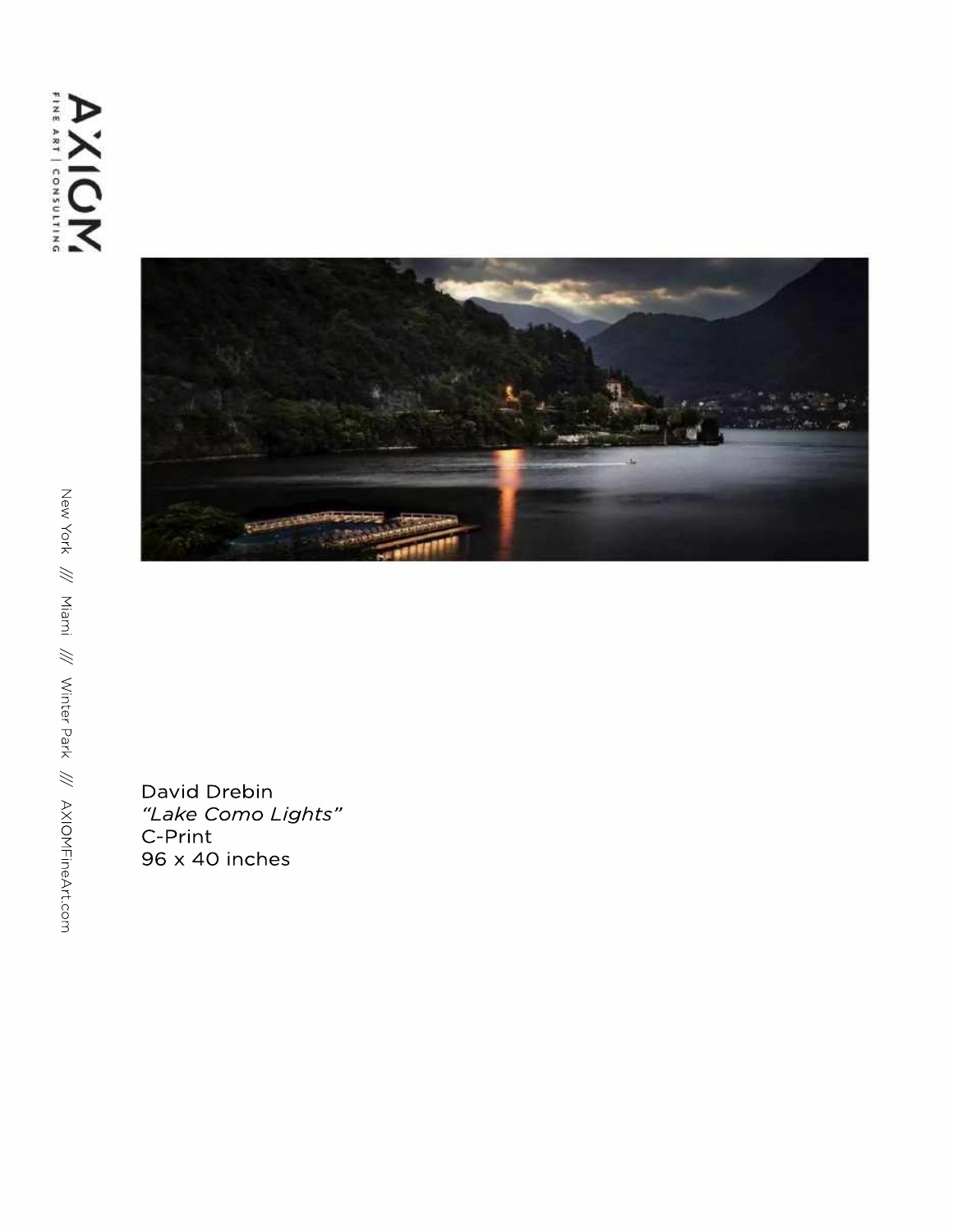**AXIOM** 



Patrick Pietropoli *" Cr o wn B u il din g "* Mixed Media on Linen Canvas 32 x 72 inches